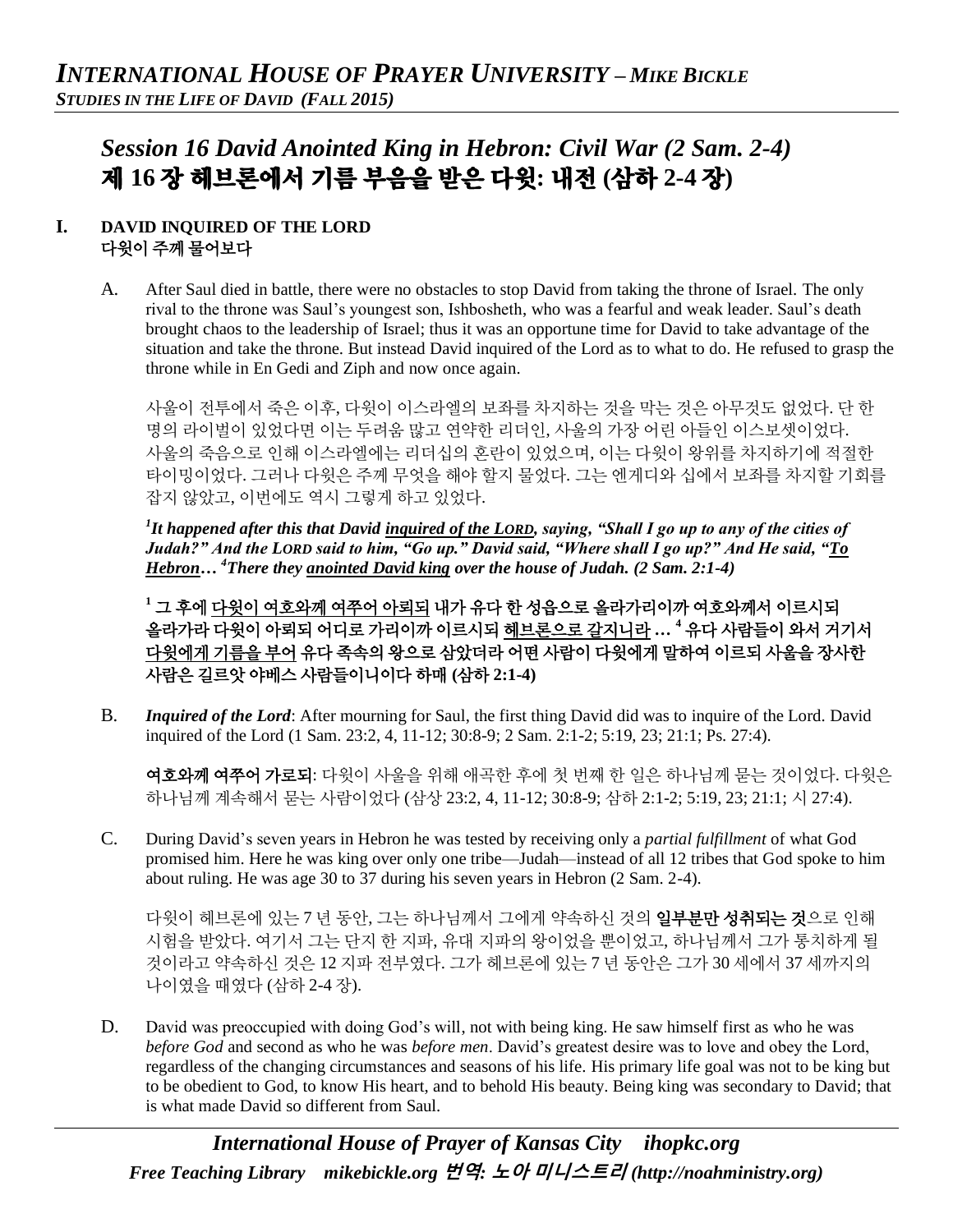다윗은 하나님의 뜻을 행하는 것에만 열중했으며, 왕이 되는 것에 열중하지 않았다. 그는 먼저 하나님 앞에서의 자신에 대해 생각했고, 두 번째로 사람들 앞에서의 자신에 대해 생각했다. 다윗의 가장 큰 갈망은 환경의 변화나 삶의 시즌의 변화에 관계없이 주님을 사랑하고, 그분께 순종하는 것이었다. 그의 삶의 목적은 왕이 되는 것이 아닌, 하나님께 순종하고, 그분의 마음을 알며, 그분의 아름다우심을 바라보는 것이었다. 왕이 되는 것은 다윗에게 이차적인 일이었으며, 이것이 다윗이 사울과 매우 다른 점이었다.

E. *Leadership lesson*: The *promise of God* and the *timing of God* are separate issues. We will never lose anything in God by responding with patience and humility. David was patient, but not passive.

리더십 강의: 하나님의 약속과 하나님의 때는 서로 다를 수 있다. 우리가 하나님께 인내와 겸손으로 반응한다고 해도 잃는 것은 아무것도 없다. 다윗은 인내했으며, 이는 그가 수동적으로 있었던 것이 아니었다.

### **II. DIVINE DIPLOMACY: BEING WISE AS A SERPENT (MT. 10:16)** 다윗의 사람들과의 관계**:** 뱀 같이 지혜로움 **(**마 **10:16)**

A. Jesus called His people to be wise as a serpent, but innocent as a dove (Mt. 10:16). He wants us to be wise related to human dynamics. "Wise as a serpent" speaks of employing *"divine diplomacy"* in our approach to decisions related to situations with complex human dynamics, without being naïve. This includes having insight into the nature of fallen people or the ability to grasp how weak human tendencies can affect a situation. David was both wise and innocent (good motives).

예수님께서는 자신의 백성들을 향해 뱀 같이 지혜로우며, 비둘기같이 순결할 것을 말씀하셨다 (마 10:16). 그분은 우리가 사람들과 관계된 일에서 지혜로울 것을 원하셨다. "뱀 같이 지혜롭다"는 것은 우리가 사람들 간의 복잡한 일에서 분별력이 없이 행하지 않고 "하늘의 지혜(관계적인 능력)"를 가지고 결정하라는 것을 말한다. 이는 타락한 인간의 본성에 대한 통찰력을 가지며, 인간의 연약함이 상황에 어떻게 영향을 끼칠 수 있는지를 이해하는 능력을 가지라는 의미이다. 다윗은 지혜롭기도 했고, 순결(선한 동기)하기도 했다.

## *<sup>16</sup>"Behold, I am sending you out as sheep in the midst of wolves, so be wise as serpents and innocent as doves. (Mt. 10:16, ESV)*

# **<sup>16</sup>** 보라 내가 너희를 보냄이 양을 이리 가운데로 보냄과 같도다 그러므로 너희는 뱀 같이 지혜롭고 비둘기 같이 순결하라 **(**마 **10:16)**

B. Diplomacy is based on sincere motives—genuinely valuing others enough to invest the time and effort to express that value to them. Merely being "political" is to give a public show of valuing others, yet lacking sincerity about it. The *virtue* of *diplomacy* is in making the effort to express value for others. The *peril* of being *political* is in doing it only for show.

관계적인 능력은 진실한 동기를 기반으로 한다. 이는 다른 이들을 진실로 가치 있게 여기며, 이들에게 이를 표현하기 위해 시간과 노력을 투자하는 것을 말한다. 단지 "정치적"이 되는 것은 다른 이들을 가치 있게 여긴다고 공개적으로 표현하기만 할 뿐, 진실성이 결여되어 있는 것을 말한다. **관계적인 능력**의 미덕과 아름다움은 다른 이들의 가치를 표현하기 위해 노력을 기울이는 것에 있다. 정치적이 되는 것의 위험성은 단지 보여주기 위해서만 일을 하는 것이다.

C. In 2 Samuel 2-4 David made decisions that showed his insight into the tendencies of fallen people.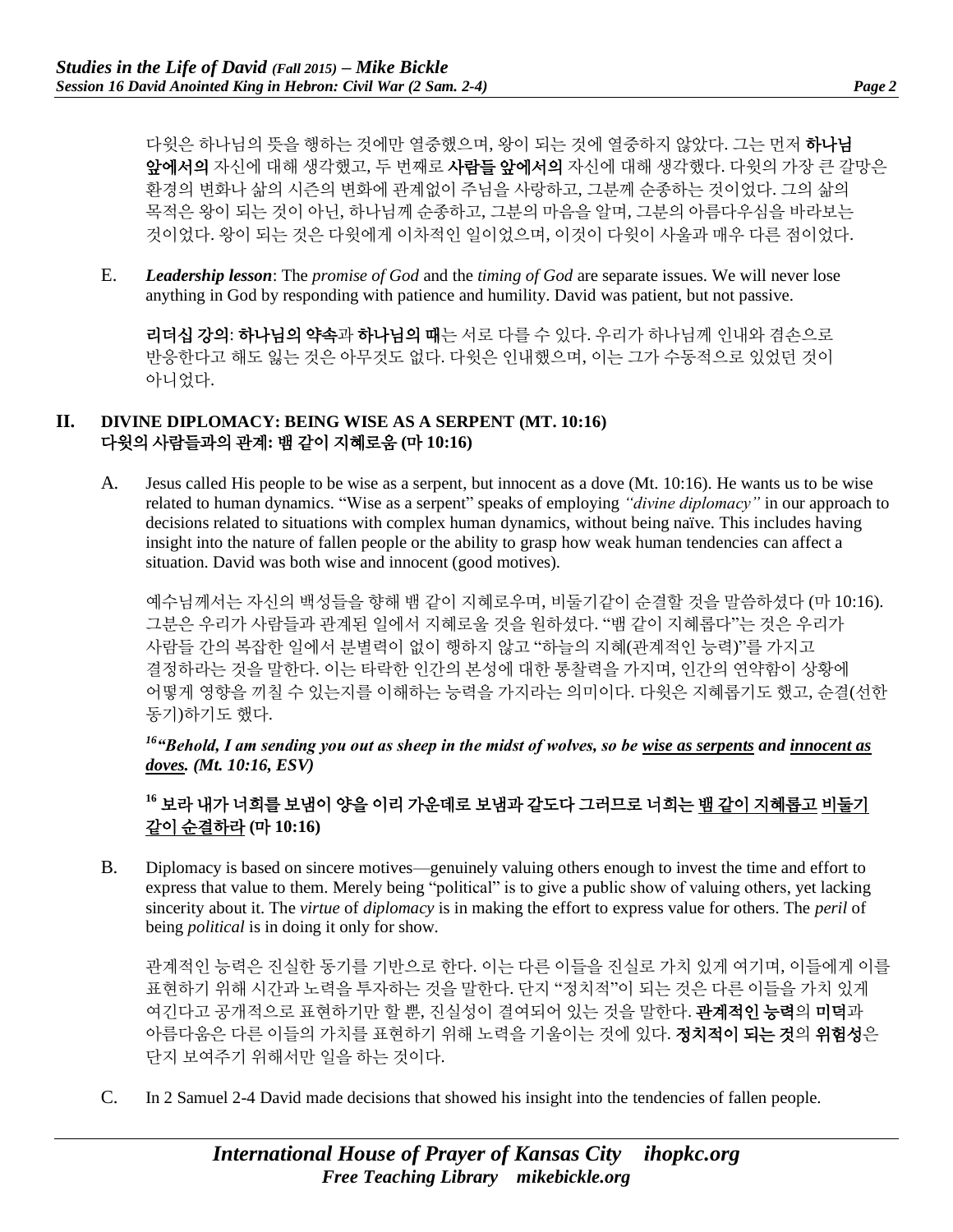삼하 2-4 장에서의 다윗의 결정은 타락한 사람들의 경향에 대해 그가 잘 이해하고 있음을 보여준다.

#### **III. DAVID ANOINTED KING AT HEBRON (2 SAM. 2:1-4)** 다윗이 헤브론에서 왕으로 기름 부음을 받다 **(**삼하 **2:1-4)**

A. David sought the Lord for clear direction for his life (2:1-3).

다윗은 주님께 자신의 삶의 명확한 방향성을 구했다 (2:1-3).

*1 It happened after this that David inquired of the LORD, saying, "Shall I go up to any of the cities of Judah?" And the LORD said to him, "Go up." David said, "Where shall I go up?" And He said, "To Hebron." <sup>2</sup> So David went up there, and his two wives also, Ahinoam the Jezreelitess, and Abigail the widow of Nabal the Carmelite. <sup>3</sup>And David brought up the men who were with him, every man with his household. So they dwelt in the cities of Hebron. <sup>4</sup>Then the men of Judah came, and there they anointed David king over the house of Judah. (2 Sam. 2:1-4)* **<sup>1</sup>**

그 후에 다윗이 여호와께 여쭈어 아뢰되 내가 유다 한 성읍으로 올라가리이까 여호와께서 이르시되 올라가라 다윗이 아뢰되 어디로 가리이까 이르시되 헤브론으로 갈지니라 **<sup>2</sup>** 다윗이 그의 두 아내 이스르엘 여인 아히노암과 갈멜 사람 나발의 아내였던 아비가일을 데리고 그리로 올라갈 때에 **<sup>3</sup>** 또 자기와 함께 한 추종자들과 그들의 가족들을 다윗이 다 데리고 올라가서 헤브론 각 성읍에 살게 하니라 **<sup>4</sup>** 유다 사람들이 와서 거기서 다윗에게 기름을 부어 유다 족속의 왕으로 삼았더라 어떤 사람이 다윗에게 말하여 이르되 사울을 장사한 사람은 길르앗 야베스 사람들이니이다 하매 **(**삼하 **2:1-4)**

B. *Go up*: the Lord told David to go up from Ziklag to Judah. Judah is a territory; Hebron is a city. The Lord did not initially specify a city until David asked. The Lord often gives us a general direction and then gives more details as we continue to ask for them. He does not make known His entire plan for us at one time, but keeps us in conversation with Him as He gives us more direction.

올라가라: 주님은 다윗에게 시글락에서 유다로 올라가라고 말씀하셨다. 유다는 넓은 지역을 말하며 헤브론은 도시이다. 주님은 다윗이 구하기 전까지는 처음에는 특정한 도시를 말씀하지 않으셨다. 주님은 보통 우리에게 큰 영역의 인도하심을 주시고, 그 이후에 우리가 이에 대해 계속해서 구할 때에 자세한 부분을 알려주신다. 그분은 한 번에 그분의 전체 계획을 우리에게 알려주지 않으시며, 우리가 그분과 계속해서 대화하도록 하시며 그 가운데 더 많은 인도하심을 부어주신다.

C. *Two wives*: David married two women from two cities in Judah (Carmel and Jezreel). His marriage to Ahinoam of Jezreel and Abigail gave him connection with two powerful families in that region.

두 아내: 다윗의 두 아내는 유다의 두 도시 출신이었다 (갈멜, 이스르엘). 그가 이스르엘 출신의 아히노암과 결혼하고, 아비가일과 결혼한 것은 그 지역의 권세 있는 집안과 연결되는 기회를 열어주었다.

D. When David became king, he did not forget the men who shared his trials in his wilderness years. David remembered the men who fought the battles with him. This was a foreshadowing of Jesus calling His disciples to reign forever with Him. Those who suffer with Him will reign (2 Tim. 2:12).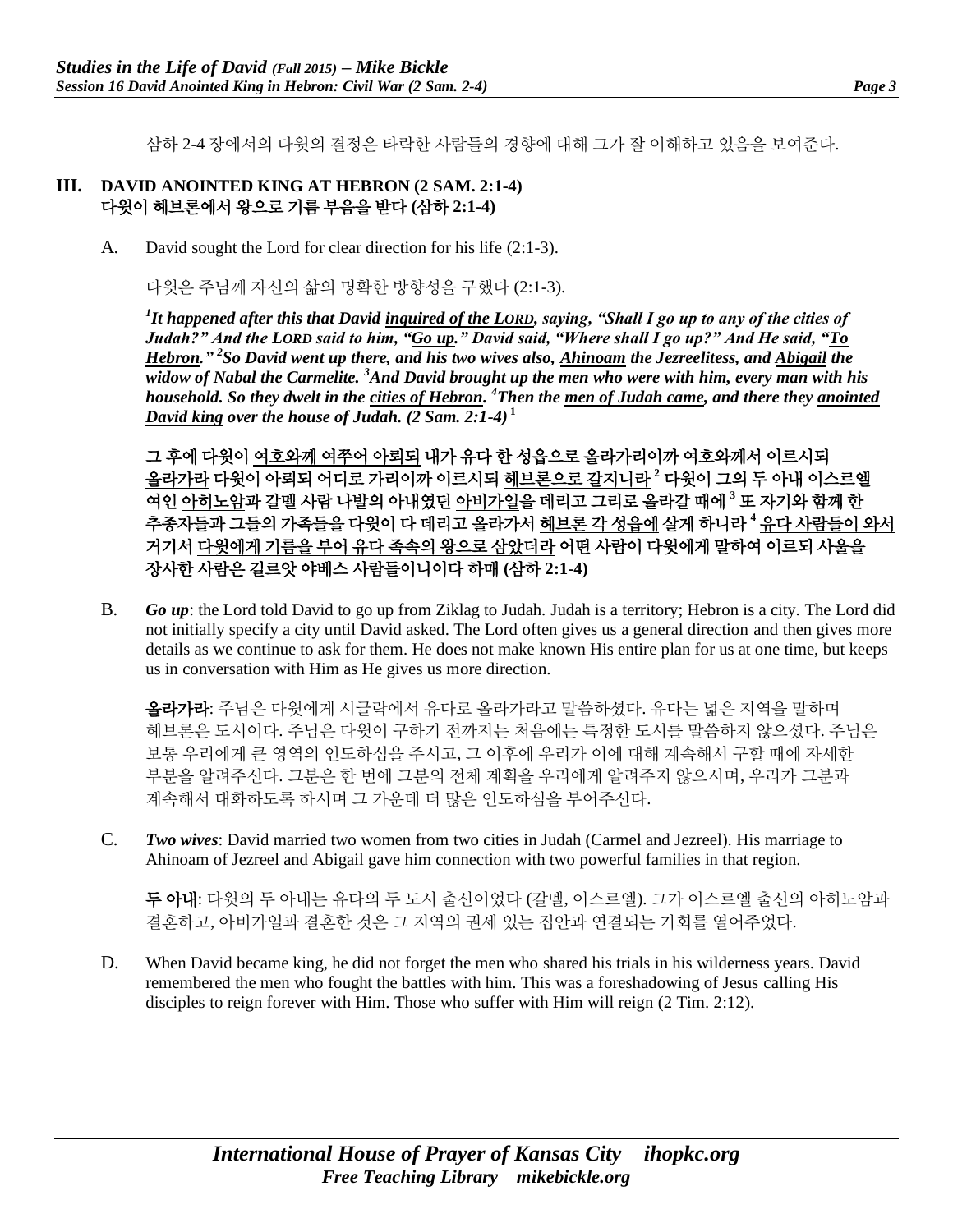다윗이 왕이 되었을 때, 그는 광야에 있을 때 함께 고난을 받았던 사람들을 잊지 않았다. 다윗은 자신과 함께 전투에서 싸웠던 이들을 기억하고 있었다. 이는 예수님께서 그분의 제자들이 그분과 함께 다스릴 것을 말씀하시는 것을 예표적으로 보여주고 있다. 그분과 함께 참고 고난 받는 이들은 그분과 함께 다스리게 될 것이다 (딤후 2:12).

### **IV. DAVID HONORED THE HOUSE OF SAUL (2 SAM. 2:4-7)** 다윗이 사울의 집안을 존귀히 여김 **(**삼하 **2:4-7)**

A. David's first act as king was to honor Saul by blessing the men of Jabesh Gilead, who buried Saul (2:4) and his three sons (1 Sam 31:11-13). This is an example of David employing diplomacy in his attitude and actions to help unify Israel.

다윗이 왕이 되어 처음 한 일은 사울과 그의 세 아들을 장사한(2:4) 길르앗 야베스 사람들을 축복함으로 사울을 존중한 일이다 (삼상 31:11-13).

*<sup>4</sup>…And they told David, saying, "The men of Jabesh Gilead were the ones who buried Saul." 5 So David sent messengers to the men of Jabesh Gilead, and said to them, "You are blessed of the LORD, for you have shown this kindness to your lord, to Saul, and have buried him… <sup>6</sup> I also will repay you this kindness…<sup>7</sup>Therefore, let your hands be strengthened, and be valiant; for your master Saul is dead, and also the house of Judah has anointed me king…" (2 Sam. 2:4-7)*

**<sup>4</sup> …** 어떤 사람이 다윗에게 말하여 이르되 사울을 장사한 사람은 길르앗 야베스 사람들이니이다 하매 **<sup>5</sup>** 다윗이 길르앗 야베스 사람들에게 전령들을 보내 그들에게 이르되 너희가 너희 주 사울에게 이처럼 은혜를 베풀어 그를 장사하였으니 여호와께 복을 받을지어다 **<sup>6</sup>** 너희가 이 일을 하였으니 이제 여호와께서 은혜와 진리로 너희에게 베푸시기를 원하고 나도 이 선한 일을 너희에게 갚으리니 **<sup>7</sup>** 이제 너희는 손을 강하게 하고 담대히 할지어다 너희 주 사울이 죽었고 또 유다 족속이 내게 기름을 부어 그들의 왕으로 삼았음이니라 하니라 **(**삼하 **2:4-7)**

B. *Jabesh Gilead*: The men of Jabesh Gilead heard that the Philistines desecrated Saul's body. They honored Saul as God's anointed by burying him. This humiliated the Philistines publicly.

길르앗 야베스: 길르앗 야베스 사람들은 블레셋인들이 사울의 시체를 더럽혔다는 소식을 들었다. 그들은 사울을 하나님의 기름부음 받은 자로 존중했기에 그의 시체를 묻었다. 이는 블레셋에게 공개적인 모욕을 주는 일이었다.

*<sup>8</sup>…the Philistines came to strip the slain…they found Saul and his three sons…<sup>9</sup>They cut off his head…<sup>10</sup>and they fastened his body to the wall of Beth Shan.<sup>11</sup>Now when the inhabitants of Jabesh Gilead heard what the Philistines had done to Saul, <sup>12</sup>all the valiant men arose…took the body of Saul and…his sons…and they came to Jabesh and burned them there. (1 Sam. 31:8-12)*

**<sup>8</sup>** 그 이튿날 블레셋 사람들이 죽은 자를 벗기러 왔다가 사울과 그의 세 아들이 길보아 산에서 죽은 것을 보고 **<sup>9</sup>** 사울의 머리를 베고 **… <sup>10</sup> …** 그의 시체는 벧산 성벽에 못 박으매 **<sup>11</sup>** 길르앗 야베스 주민들이 블레셋 사람들이 사울에게 행한 일을 듣고 **<sup>12</sup>** 모든 장사들이 일어나 밤새도록 달려가서 사울의 시체와 그의 아들들의 시체를 벧산 성벽에서 내려 가지고 야베스에 돌아가서 거기서 불사르고 **(**삼상 **30:8-12)**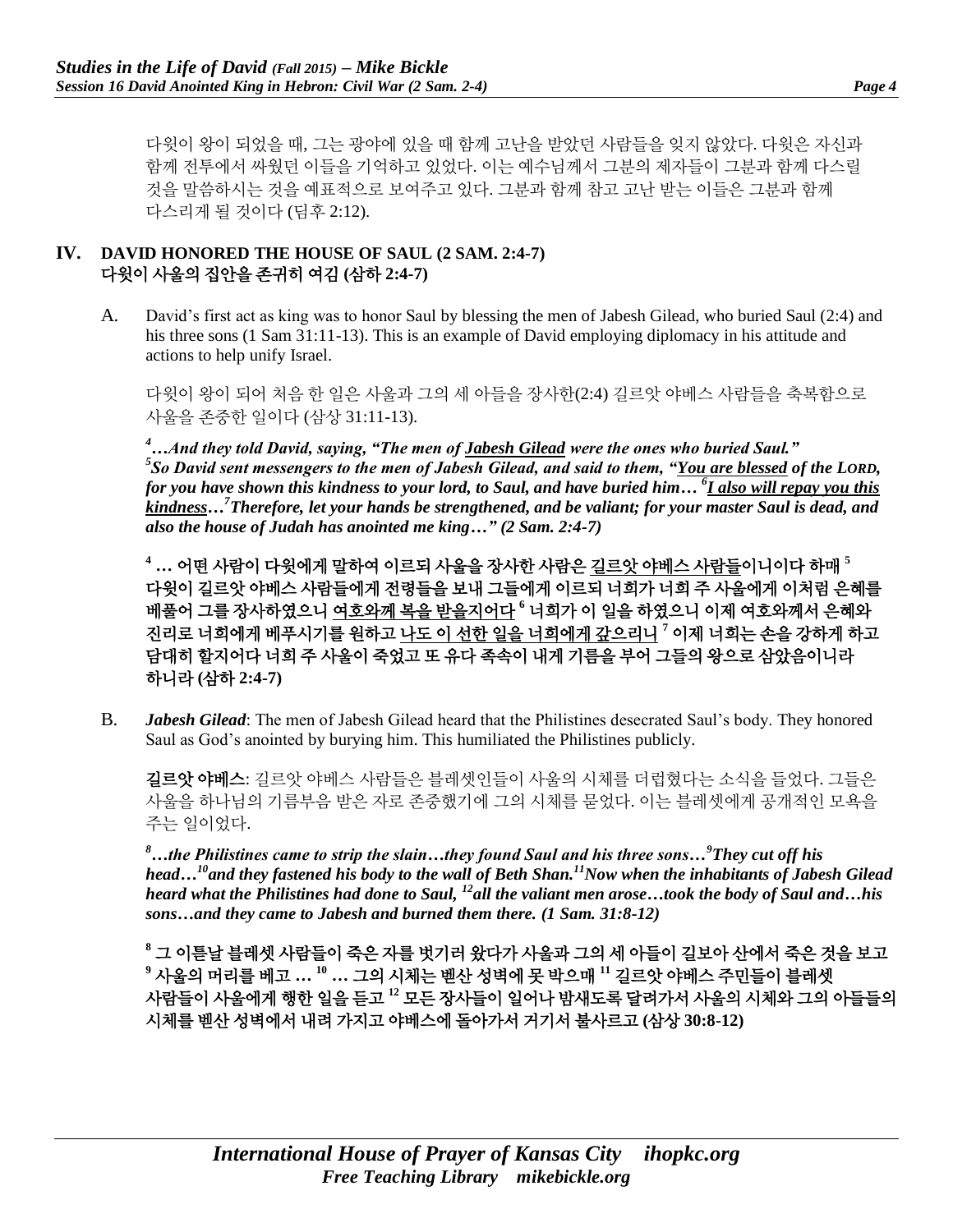C. *Kindness*: David sent a message of kindness to these men expressing his value for them. This was an expression of his diplomatic wisdom. The nation waited to see how David would treat the people associated with Saul's house. His message of kindness relieved anxiety in some of them since Saul had pursued David as his enemy. By honoring Saul, David signaled to them that he was not seeking to seize the throne from Saul's family and, as king, he would help them if the Philistines attacked.

선한 일: 다윗은 그들에게 선한 메시지를 전함으로, 다윗이 그들을 어떻게 여기는지를 표현했다. 이는 그가 사람들을 대하는 데에 있어서의 지혜를 보여준다. 이스라엘은 다윗이 사울 집안을 어떻게 대할지 궁금해하며 기다렸다. 그의 선한 메시지는 사람들의 얼마를 안심하도록 해줬는데, 이는 사울이 다윗을 대적으로 쫓았었기 때문이다. 다윗이 사울을 존중한 것으로 인해, 이 사람들은 다윗이 사울의 집안으로부터 왕위를 빼앗으려 하지 않음을 알 수 있었으며, 만일 블레셋이 공격하면 그가 왕으로서도 자신들을 도울 것이라는 사실을 알 수 있었다.

### **V. ABNER ESTABLISHED ISHBOSHETH AS KING OVER ISRAEL (2 SAM. 2:8-11)** 아브넬이 이스보셋을 이스라엘의 왕으로 세우다 **(**삼하 **2:8-11)**

A. Abner took Ishbosheth to Mahanaim to anoint him as king over Israel.

아브넬은 이스보셋을 마하나임으로 데려가서 이스라엘의 왕으로 기름 부었다.

*<sup>8</sup>But Abner…commander of Saul's army, took Ishbosheth the son of Saul and brought him over to Mahanaim; <sup>9</sup> and he made him king over Gilead, over the Ashurites, over Jezreel, over Ephraim, over Benjamin, and over all Israel. <sup>10</sup>Ishbosheth, Saul's son, was forty years old when he began to reign over Israel, and he reigned two years…<sup>11</sup>The time that David was king in Hebron over the house of Judah was seven years and six months. (2 Sam. 2:8-11)*

**<sup>8</sup>** 사울의 군사령관 넬의 아들 아브넬이 이미 사울의 아들 이스보셋을 데리고 마하나임으로 건너가 **<sup>9</sup>** 길르앗과 아술과 이스르엘과 에브라임과 베냐민과 온 이스라엘의 왕으로 삼았더라 **<sup>10</sup>** 사울의 아들 이스보셋이 이스라엘 왕이 될 때에 나이가 사십 세 이며 주 해 동안 왕위에 있으니라 유다 족속은 다윗을 따르니 **<sup>11</sup>** 다윗이 헤브론에서 유다 족속의 왕이 된 날 수는 칠 년 육 개월이더라 **(**삼하 **2:8-11)**

B. *Ishbosheth*: He was an incompetent leader, being a weak man who was easily intimidated.

이스보셋: 그는 무능한 지도자였으며, 쉽게 겁을 먹는 연약한 사람이었다.

C. *Abner*: Saul's cousin (14:50), Abner was the top commander of Israel's army under Saul and Ishbosheth. He was the most influential man in Israel. Instead of establishing himself as king, he wanted a descendant of Saul to be king. Thus he used Ishbosheth to legitimize his own power base.

아브넬: 사울의 사촌인 (삼상 14:50) 아브넬은 사울과 이스보셋이 이끄는 이스라엘 군대의 최고 장관이었다. 그는 이스라엘에서 가장 큰 영향력을 가진 사람이었다. 그는 자신을 왕으로 세우기보다, 사울의 자손이 왕이 되기를 원했다. 따라서 그는 이스보셋을 세움으로 자신의 권력이 합법적으로 유지될 수 있도록 했다.

D. *Mahanaim*: Abner relocated the capital to Mahanaim because Gibeah, the former capital city had been taken over by the Philistines after Israel lost the battle to them (1 Sam. 31). The city was east, across the Jordan River, about 35 miles from Gibeah, far enough from the Philistines to be safe.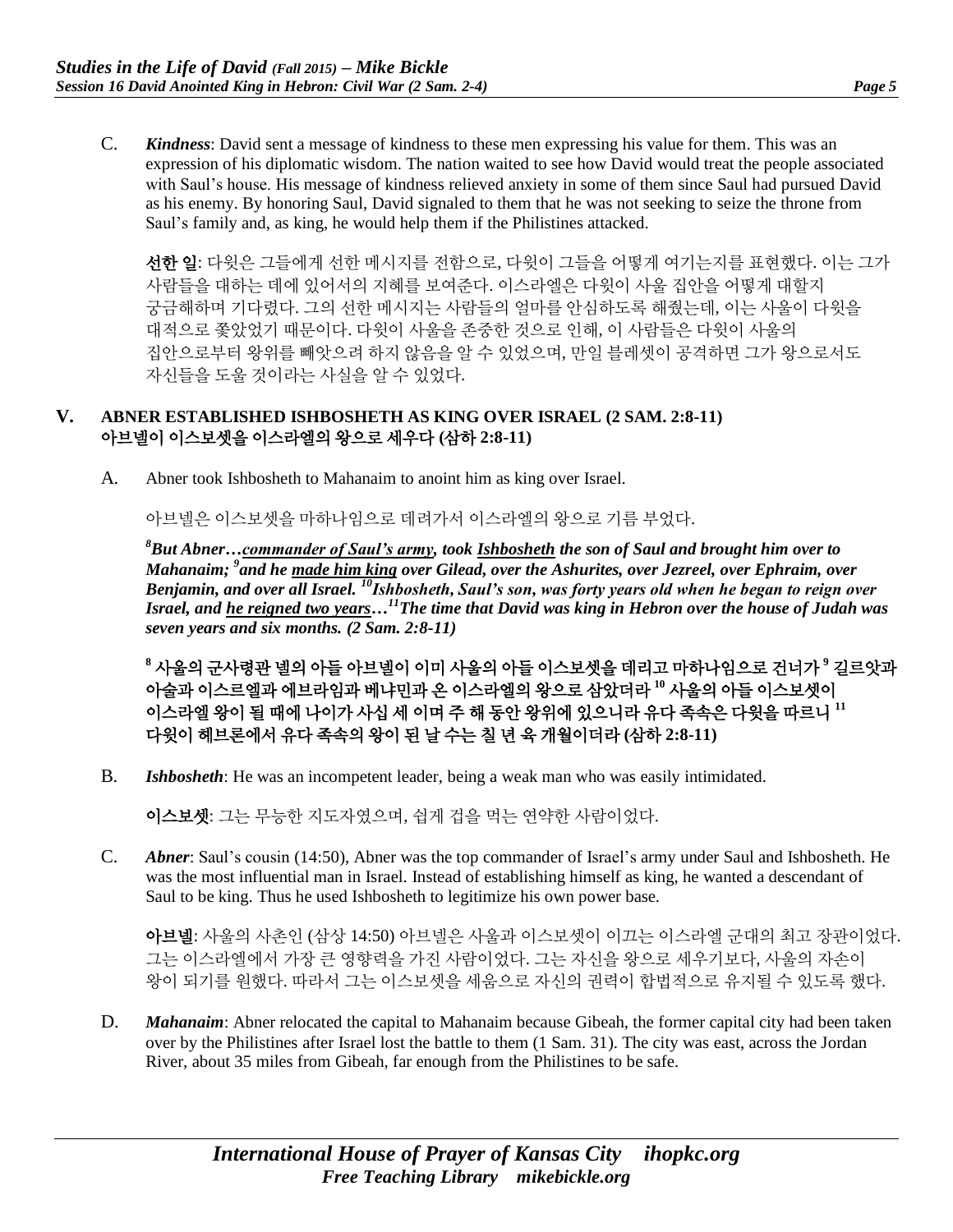마하나임: 아브넬은 수도를 마하나임으로 옮겼는데, 이전의 수도인 기브아는 블레셋이 이스라엘과의 전쟁에서 이긴 후 그곳을 점령했기 때문이다 (삼상 31 장). 마하나임은 기브아에서 동쪽으로 요단강을 건너 35 마일(약 55km)이 떨어진 곳에 위치해 있었으며, 블레셋으로부터 안전할 만큼 충분히 먼 곳이었다.

E. *Seven years*: It seems that Ishbosheth became king during the two years that correspond to the sixth and seventh years of David's reign in Hebron. The Philistines controlled the region around Gibeah during that time and prevented an Israelite from coming to the throne. Thus Abner was the primary leader in Israel for the first five years of David's seven-year reign before anointing Ishbosheth.

칠 년: 이스보셋은 다윗이 헤브론에서 다스린 6 년째와 7 년째에 해당하는 2 년 동안 왕이었던 것으로 보인다. 블레셋은 이 시기 동안 기브아 주변의 지역을 다스렸으며, 이스라엘 사람들이 보좌로 가까이 오지 못하도록 막았다. 따라서 아브넬은 다윗이 7 년 통치 기간 중 처음 5 년 동안, 즉 이스보셋에게 기름을 붓기 전까지 이스라엘의 최고 리더였다.

#### **VI. THE CIVIL WAR BETWEEN ISRAEL AND JUDAH (2 SAM. 2:12-4:12)** 이스라엘과 유다 간의 내전 **(**삼하 **2:12-14)**

A. These three chapters describe important events that occurred during a civil war between Israel and Judah that happened during the last two years of David's seven-year reign in Hebron.

이 세 장은 다윗이 헤브론에서 다스린 7 년의 시간 중 마지막 2 년 동안 일어났던, 이스라엘과 유다 사이의 내전 중에 일어났던 중요한 일에 대해 말해주고 있다.

*<sup>1</sup>Now there was a long war between the house of Saul and the house of David. (2 Sam. 3:1)*

# **<sup>1</sup>** 사울의 집과 다윗의 집 사이에 전쟁이 오래매 다윗은 점점 강하여 가고 사울의 집은 점점 약하여 가니라 **(**삼하 **3:1)**

B. David longed for Israel to be unified with Judah, but various battles and murders (of Abner and Ishbosheth) set that process back. However, David's wise actions kept the process going forward.

다윗은 이스라엘과 유다가 하나가 되기를 갈망했지만, (아브넬과 이스보셋의) 다양한 전쟁과 살인들로 인해 이는 쉽게 이루어지지 않았다. 그러나 다윗의 지혜로운 행동으로 인해 이 둘은 하나를 향해 나아갔다.

# **VII. ABNER'S AND JOAB'S DEADLY CONFLICT AT GIBEON (2 SAM. 2:12-32)** 기브온에서 있었던 아브넬과 요압 간의 치명적인 충돌 **(**삼하 **2:12-32)**

A. Abner and his men fought Joab and his men at Gibeon (2:12-13). Gibeon was a midpoint between Ishbosheth's headquarters in the north at Mahanaim and David's in the south at Hebron.

아브넬과 그의 부하들은 기브온에서 요압과 그의 부하들과 싸웠다 (2:12-13). 기브온은 북쪽에 있는 이스보셋의 본부(마하나임)와 남쪽에 있는 다윗의 본부(헤브론) 중간에 위치해 있었다.

*<sup>12</sup>Now Abner…and the servants of Ishbosheth …went out from Mahanaim to Gibeon. <sup>13</sup>And Joab…and the servants of David, went out and met them by the pool of Gibeon. (2 Sam. 2:12-13)*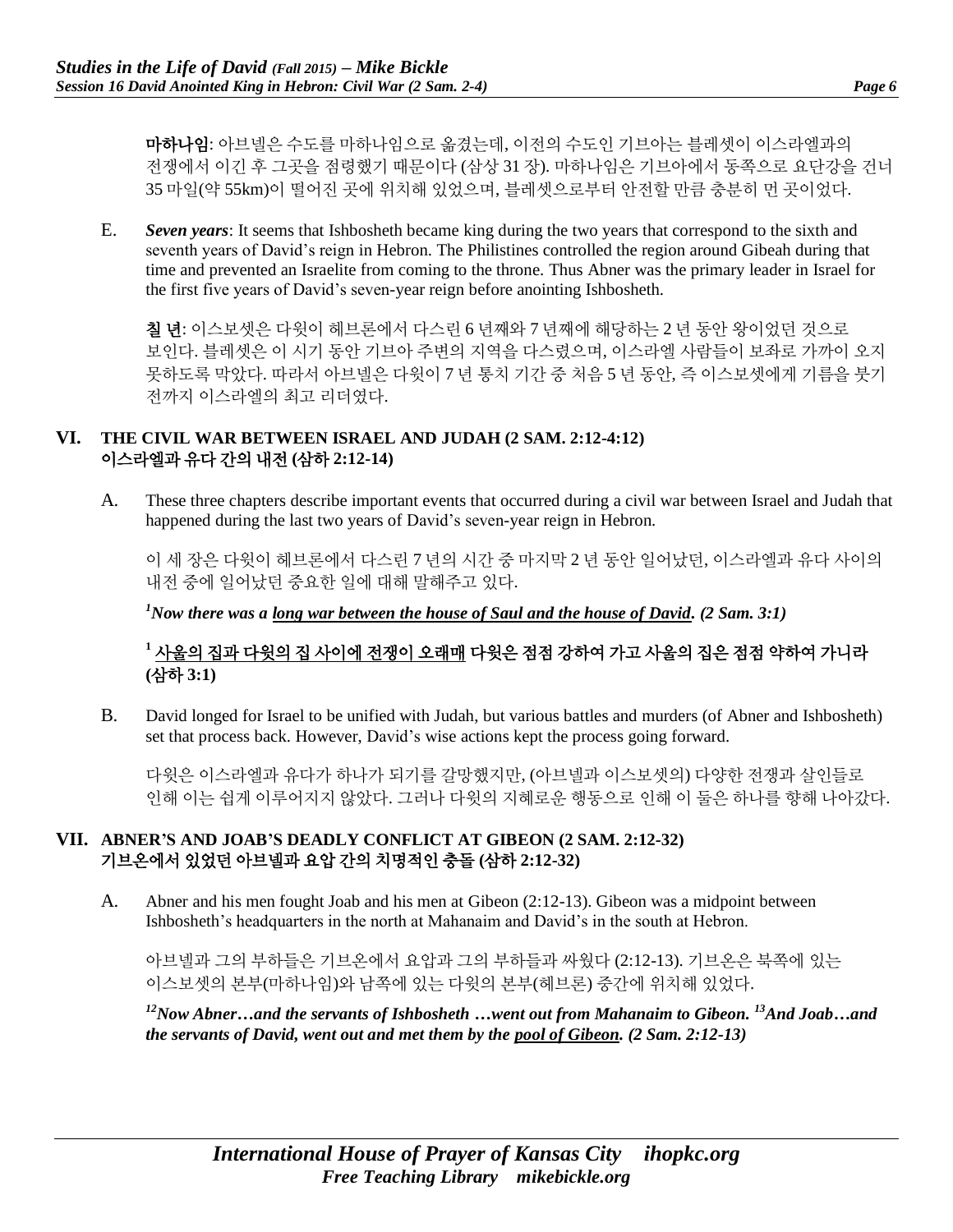**<sup>12</sup>** 넬의 아들 아브넬과 사울의 아들 이스보셋의 신복들은 마하나임에서 나와 기브온에 이르고 **<sup>13</sup>** 스루야의 아들 요압과 다윗의 신복들도 나와 기브온 못 가에서 그들을 만나 함께 앉으니 이는 못 이쪽이요 그는 못 저쪽이라 **(**삼하 **2:12-13)**

B. Abner challenged Joab to let their men compete in a deadly contest of hand-to-hand combat (2:14).

아브넬은 요압에게 도전해서 서로의 부하들에게 생명을 걸고 싸우는 백병전을 치르게 하자고 했다 (2:14).

*<sup>14</sup>Then Abner said to Joab, "Let the young men now arise and compete before us."…<sup>15</sup>So they arose and went over by number, twelve… followers of Ishbosheth the son of Saul, and twelve from the servants of David. <sup>16</sup>And each one grasped his opponent by the head and thrust his sword in his opponent's side; so they fell down together. (2 Sam. 2:14-16)*

**<sup>14</sup>** 아브넬이 요압에게 이르되 원하건대 청년들에게 일어나서 우리 앞에서 겨루게 하자 요압이 이르되 일어나게 하자 하매 **<sup>15</sup>** 그들이 일어나 그 수대로 나아가니 베냐민과 사울의 아들 이스보셋의 편에 열두 명이요 다윗의 신복 중에 열두 명이라 **<sup>16</sup>** 각기 상대방의 머리를 잡고 칼로 상대방의 옆구리를 찌르매 일제히 쓰러진지라 그러므로 그 곳을 헬갓 핫수림이라 일컬었으며 기브온에 있더라 **(**삼하 **2:14-16)**

C. Afterwards, the two armies attacked each other in a fierce battle (2:17-23).

이후에 이 두 군대는 서로를 공격하며 치열한 전투를 치렀다 (2:17-23).

*<sup>17</sup>So there was a very fierce battle that day, and Abner and the men of Israel were beaten before the servants of David. <sup>18</sup>Now the three sons of Zeruiah were there: Joab and Abishai and Asahel… <sup>19</sup>So Asahel pursued Abner…<sup>22</sup>Abner said to Asahel, "Turn aside from following me. Why should I strike you to the ground?... <sup>23</sup>However, he refused to turn aside. Therefore Abner struck him in the stomach with the blunt end of the spear…Asahel…died. (2 Sam. 2:17-23)*

**<sup>17</sup>** 그 날에 싸움이 심히 맹렬하더니 아브넬과 이스라엘 사람들이 다윗의 신복들 앞에서 패하니라 **<sup>18</sup>** 그 곳에 스루야의 세 아들 요압과 아비새와 아사헬이 있었는데 **… <sup>19</sup>** 아사헬이 아브넬을 쫓아 달려가되 **… <sup>22</sup>** 아브넬이 다시 아사헬에게 이르되 너는 나 쫓기를 그치라 내가 너를 쳐서 땅에 엎드러지게 할 까닭이 무엇이냐 **… <sup>23</sup>** 그가 물러가기를 거절하매 아브넬이 창 뒤 끝으로 그의 배를 찌르니 창이 그의 등을 꿰뚫고 나간지라 곧 그 곳에 엎드러져 죽으매 아사헬이 엎드러져 죽은 곳에 이르는 자마다 머물러 섰더라 **(**삼하 **2:17-23)**

D. *Sons of Zeruiah*: David's sister Zeruiah had three sons: Joab, Abishai, and Asahel (1 Chr. 2:16). They each held positions of authority in David's army. They were loyal to David and skillful in battle, but they were also impulsive and violent, and they caused David real problems.

스루야의 세 아들: 다윗의 누이인 스루야에게는 세 아들 요압, 아비새, 아사헬이 있었다 (대상 2:16). 그들은 다윗의 군대에서 각자 높은 위치를 맡고 있었다. 그들은 다윗에게 충성스러웠으며 전투에 능했지만, 동시에 충동적이며 과격하기도 했고, 다윗에게 실제적인 문제를 안겨줬다.

### **VIII. DAVID'S HOUSE GREW STRONGER AND STRONGER (2 SAM. 3:1)** 다윗의 집이 점점 더 강해져 감 **(**삼하 **3:1)**

A. David's house and influence grew stronger, and the house of Saul grew weaker (3:1). The tensions between the house of Saul and the house of David lasted seven and a half years (2:11).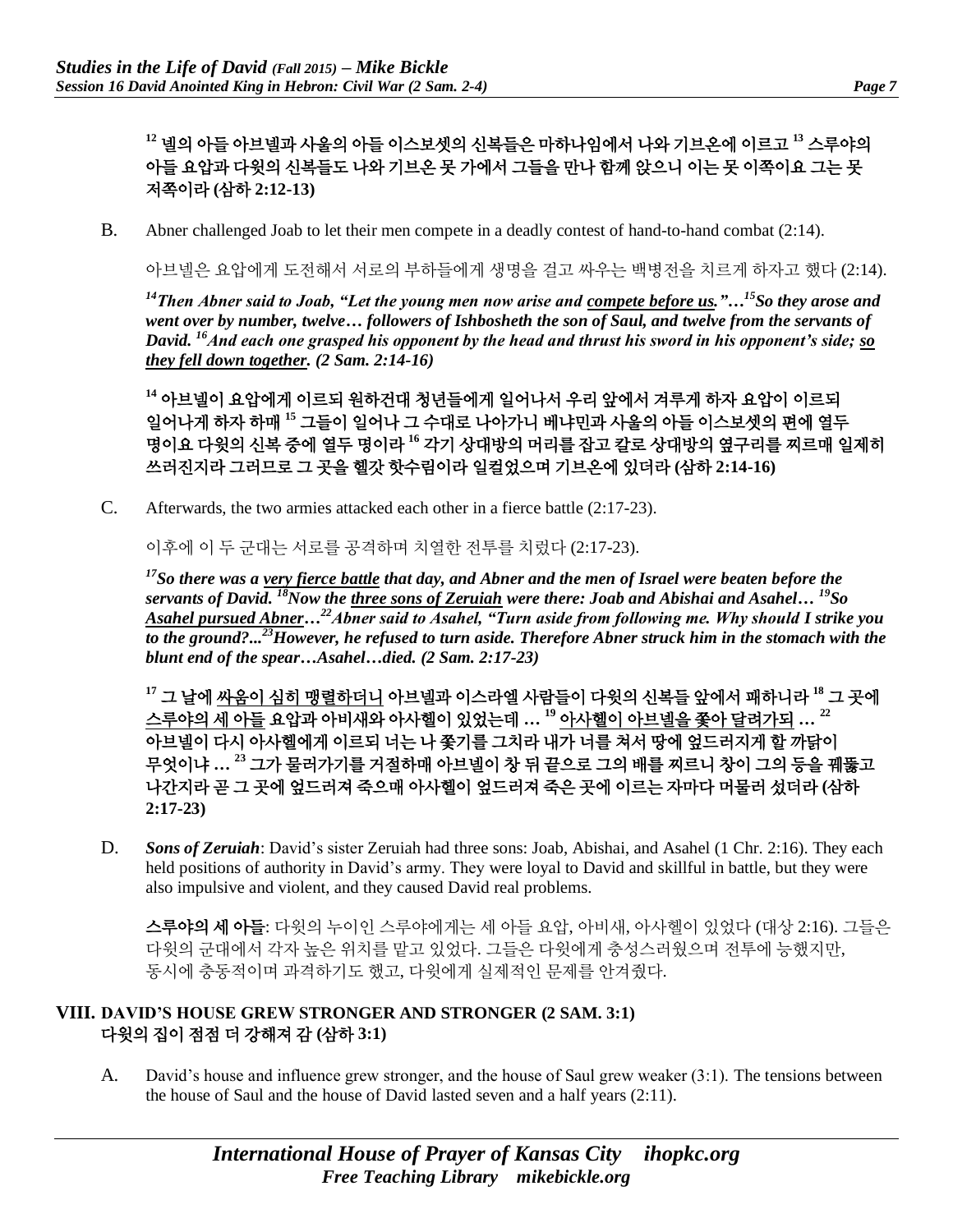다윗의 집과 영향력은 점점 더 강해졌으며, 사울의 집은 점점 더 약해져 갔다 (3:1). 사울의 집과 다윗의 집 사이의 긴장감은 7 년 반 동안이나 계속됐다 (2:11).

*<sup>1</sup>Now there was a long war between the house of Saul and the house of David. But David grew stronger and stronger, and the house of Saul grew weaker and weaker. (2 Sam. 3:1)*

# **<sup>1</sup>** 사울의 집과 다윗의 집 사이에 전쟁이 오래매 다윗은 점점 강하여 가고 사울의 집은 점점 약하여 가니라 **(**삼하 **3:1)**

B. Many processes and transitions in the kingdom happen slowly, taking few years to unfold. The Lord often allows increase to come little by little to protect His people from being harmed (Deut. 7:22).

한 나라의 여러 가지 과정과 변화는 천천히 일어나며, 실제적으로 일들이 일어나는 데에 몇 년이 걸리기도 한다. 주님은 자신의 백성들이 해를 당하지 않도록 보호하시는 일에도 조금씩 증가하도록 일하시기도 한다 (신 7:22).

<sup>22</sup>*And the LORD*…will drive out those nations before you little by little; you will be unable to destroy them *at once, lest the beasts of the field become too numerous for you. (Deut. 7:22)*

**<sup>22</sup>** 네 하나님 여호와께서 이 민족들을 네 앞에서 조금씩 쫓아내시리니 너는 그들을 급히 멸하지 말라 들짐승이 번성하여 너를 해할까 하노라 **(**신 **7:22)**

### **IX. ABNER SUPPORTED DAVID AS KING (2 SAM. 3:6-21)** 아브넬이 다윗을 왕으로 지지하다 **(**삼하 **3:6-21)**

A. The hostilities between the house of David and Saul heightened the last two years (3:6-11).

다윗의 집과 사울의 집 간의 적대감은 마지막 2 년 동안 더 높아졌다 (3:6-11).

*<sup>6</sup>Now it was so, while there was war between the house of Saul and the house of David, that Abner was strengthening his hold on the house of Saul. <sup>7</sup>And Saul had a concubine, whose name was Rizpah…So Ishbosheth said to Abner, "Why have you gone in to my father's concubine?" <sup>8</sup>Then Abner became very angry at the words of Ishbosheth, and said, "…I show loyalty to the house of Saul your father…and have not delivered you into the hand of David; and you charge me today with a fault concerning this woman? <sup>9</sup>May God do so to Abner, and more also, if I do not do for David as the LORD has sworn to him—<sup>10</sup>to transfer the kingdom from the house of Saul, and set up the throne of David over Israel and over Judah, from Dan to Beersheba."*

*(2 Sam. 3:6-10)*

**<sup>6</sup>** 사울의 집과 다윗의 집 사이에 전쟁이 있는 동안에 아브넬이 사울의 집에서 점점 권세를 잡으니라 **<sup>7</sup>** 사울에게 첩이 있었으니 이름은 리스바요 아야의 딸이더라 이스보셋이 아브넬에게 이르되 네가 어찌하여 내 아버지의 첩과 통간하였느냐 하니 **<sup>8</sup>** 아브넬이 이스보셋의 말을 매우 분하게 여겨 이르되 내가 유다의 개 머리냐 내가 오늘 당신의 아버지 사울의 집과 그의 형제와 그의 친구에게 은혜를 베풀어 당신을 다윗의 손에 내주지 아니하였거늘 당신이 오늘 이 여인에게 관한 허물을 내게 돌리는도다 **<sup>9</sup>** 여호와께서 다윗에게 맹세하신 대로 내가 이루게 하지 아니하면 하나님이 아브넬에게 벌 위에 벌을 내리심이 마땅하니라 **<sup>10</sup>** 그 맹세는 곧 이 나라를 사울의 집에서 다윗에게 옮겨서 그의 왕위를 단에서 브엘세바까지 이스라엘과 유다에 세우리라 하신 것이니라 하매 **(**삼하 **3:6-10)**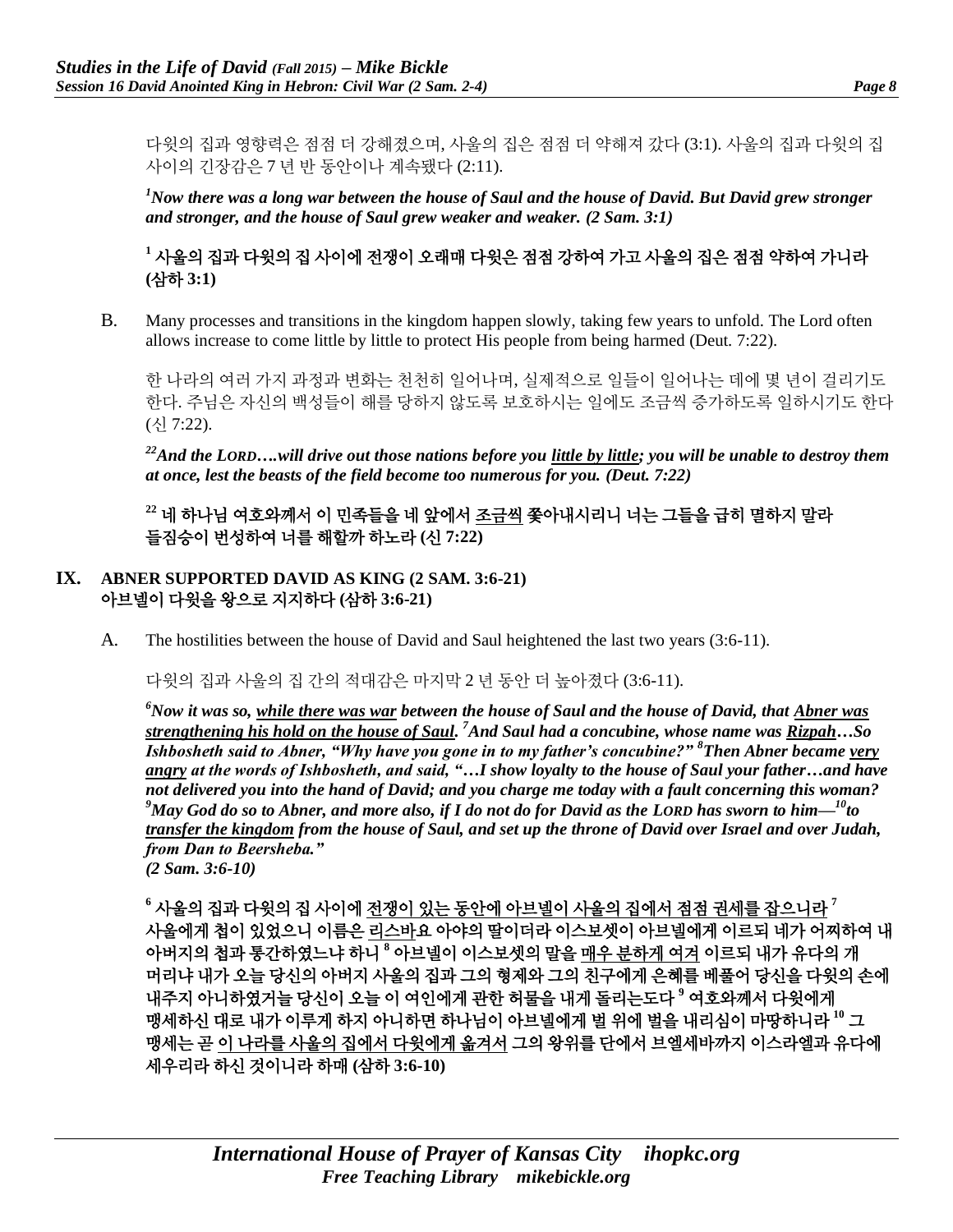B. *Rizpah*: Ishbosheth accused Abner of treason by being involved sexually with Rizpah (3:7), a concubine in Saul's harem. To touch a king's concubine sexually was an act of treason.

리스바: 이스보셋은 아브넬이 사울의 첩인 리스바와 통간한 것으로 인해 그가 반역을 했다고 정죄했다 (3:7). 왕의 첩을 성적으로 건드리는 것은 반역 행위였다.

C. *Do for David as the LORD has sworn to him*: Abner had a sudden change of heart as a result of this accusation and decided on the spot to support David until all of Israel came under David's kingship. It was well known that the Lord promised to make David over all Israel (3:9).

여호와께서 다윗에게 맹세하신 대로: 아브넬은 이 정죄로 인해 갑자기 마음을 바꿔서, 온 이스라엘이 다윗의 왕권 아래에 들어갈 때까지 다윗을 지지할 것이라고 그 자리에서 결정했다. 주님이 다윗에게 온 이스라엘을 통치하게 될 것이라고 약속하신 것은 잘 알려진 사실이었다 (3:9).

D. *Leadership lesson*: When leaders feel betrayed they often use their position of power to cause negative repercussions to their accusers. David was so unusual in that he did not yield to this.

리더십 강의: 리더들이 배반을 당했다고 생각했을 때는, 그들은 종종 자신의 위치를 이용해서 자신을 비난하는 자들에게 부정적인 결과가 일어나게 하기도 한다. 다윗은 이러한 결과를 만들지 않은 드문 지도자였다.

E. Abner sent messengers to David to begin the process of turning the kingdom to him (3:12-14).

아브넬은 나라를 다윗에게 넘기는 과정을 시작하기 위해 전령을 보냈다 (3:12-14).

*<sup>12</sup>Abner sent messengers on his behalf to David, saying, "Whose is the land?" saying also, "Make your covenant with me, and indeed my hand shall be with you to bring all Israel to you." <sup>13</sup>And David said, "Good, I will make a covenant with you. But one thing I require of you: you shall not see my face unless you first bring Michal, Saul's daughter, when you come to see my face." (2 Sam. 3:12-14)*

**<sup>12</sup>** 아브넬이 자기를 대신하여 전령들을 다윗에게 보내어 이르되 이 땅이 누구의 것이니이까 또 이르되 당신은 나와 더불어 언약을 맺사이다 내 손이 당신을 도와 온 이스라엘이 당신에게 돌아가게 하리이다 하니 **<sup>13</sup>** 다윗이 이르되 좋다 내가 너와 언약을 맺거니와 내가 네게 한 가지 일을 요구하노니 나를 보러올 때에 우선 사울의 딸 미갈을 데리고 오라 그리하지 아니하면 내 얼굴을 보지 못하리라 하고 **<sup>14</sup>** 다윗이 사울의 아들 이스보셋에게 전령들을 보내 이르되 내 처 미갈을 내게로 돌리라 그는 내가 전에 블레셋 사람의 포피 백 개로 나와 정혼한 자니라 하니 **(**삼하 **3:12-14)**

F. Abner had led military conflicts against David's army and even had killed one of David's close relatives— Asahel (2:23). He sent messengers to tell David that he was willing to use his position to bring all the tribes of Israel to David. Abner had confidence in David's integrity, having watched him over the years respond to Saul. David came to agreement with Abner. He knew that the nation could be unified and its welfare established much faster through diplomacy than by war.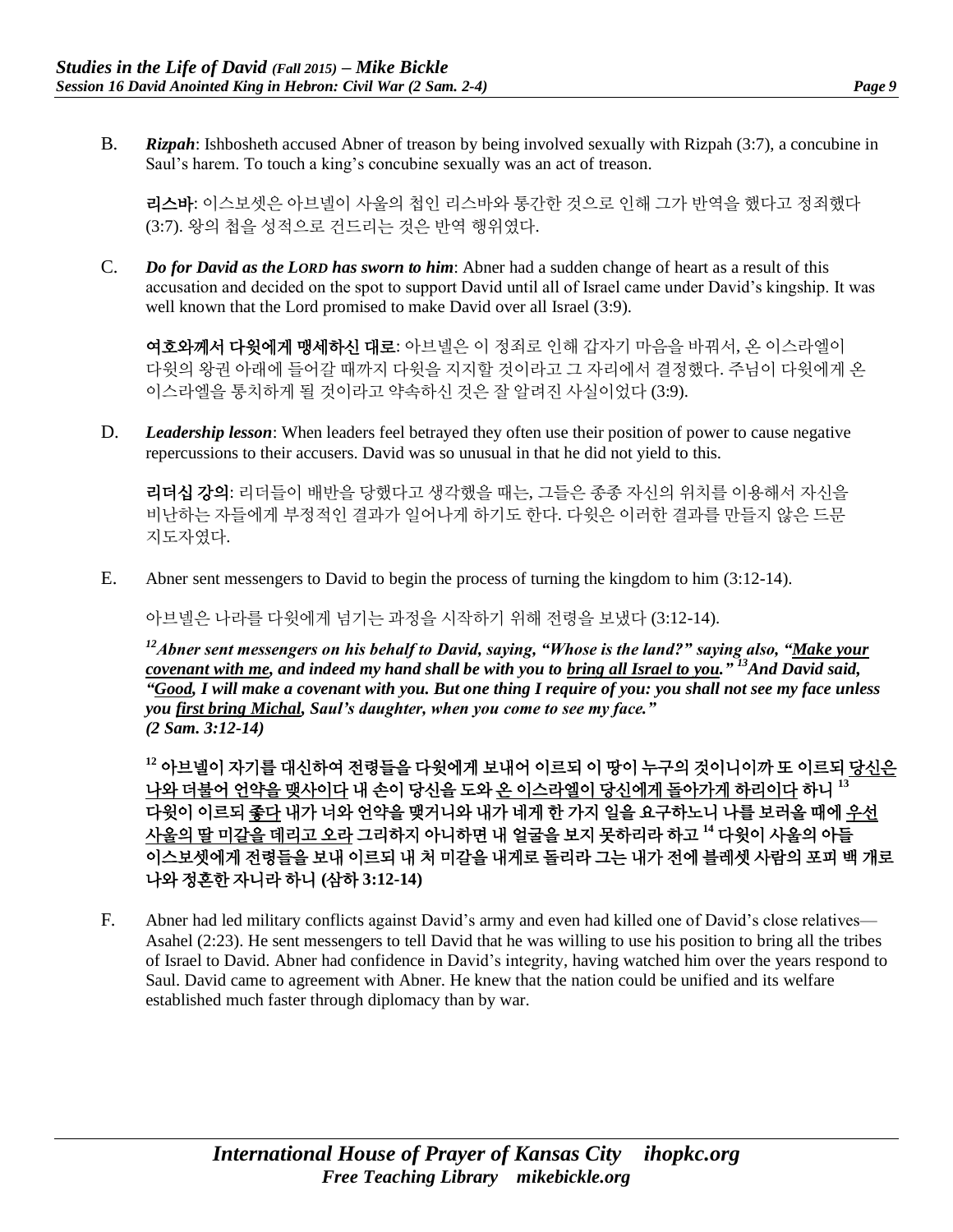아브넬은 다윗의 군대를 대적해서 군사적인 충돌을 일으켰을 뿐만 아니라, 다윗의 가까운 친척인 아사헬을 죽이기도 했다 (2:23). 그는 다윗에게 전령을 보내서, 그가 자신의 위치를 이용해서 온 이스라엘을 그에게 돌아가게 할 의사가 있음을 밝혔다. 아브넬은 다윗이 수년간 사울에게 반응하는 것을 보면서, 다윗의 진실성을 확신하고 있었다. 다윗은 아브넬과 합의를 했다. 그는 전쟁을 하기보다 외교적인 방법을 통하면, 더 빠르게 나라를 하나로 만들며 부강하게 할 수 있다는 것을 알고 있었다.

G. *Michal*: David wanted to reestablish his family link with Saul. By doing this, he could legitimize his claim to be king over Israel. This was another expression of wise diplomacy in sincerely esteeming the house of Saul. The message was clear that David had a legitimate claim to the throne and that David would honor the Benjaminites and not penalize them. Therefore, they did not need to fear that David take vengeance on them because David was honoring Saul's family so much.

미갈: 다윗은 사울의 집과의 관계를 다시 세우기를 원했다. 이를 통해 그는 합법적인 이스라엘의 왕이 될 수 있었다. 사울의 집을 진심으로 존중하는 이것은 그의 지혜로운 관계적인 능력을 보여주는 또 다른 부분이기도 했다. 이를 통해 나타내는 메시지는 명확했다. 다윗은 왕위에 대한 합법적인 권리가 있으며, 베냐민 지파를 벌하지 않고 그들을 존중하겠다는 것이었다. 따라서 그들은 다윗이 사울의 집을 매우 존중하고 있었기에, 그가 자신들에게 보복할 것이라고 두려워할 필요가 없었다.

H. Abner's plan escalated after he spoke with elders of Israel (3:17-18).

아브넬의 계획은 그가 이스라엘의 장로들에게 말을 한 이후에 더욱 구체화되었다 (3:17-18).

*<sup>17</sup>Now Abner had communicated with the elders of Israel, saying, "In time past you were seeking for David to be king over you. <sup>18</sup>Now then, do it! For the LORD has spoken of David, saying, 'By the hand of My servant David, I will save My people Israel from the hand of the Philistines and the hand of all their enemies.'" (2 Sam. 3:17-18)*

**<sup>17</sup>** 아브넬이 이스라엘 장로들에게 말하여 이르되 너희가 [한글 KJV: 과거에] 여러 번 다윗을 너희의 임금으로 세우기를 구하였으니 **<sup>18</sup>** 이제 그대로 하라 여호와께서 이미 다윗에 대하여 말씀하시기를 내가 내 종 다윗의 손으로 내 백성 이스라엘을 구원하여 블레셋 사람의 손과 모든 대적의 손에서 벗어나게 하리라 하셨음이니라 하고 **(**삼하 **3:17-18)**

I. *Elders of Israel*: The elders were among the most influential men in their cities. Soon after this, the elders affirmed David's divine right to rule over them and took part in his anointing (5:2-3).

이스라엘의 장로들: 장로들은 그들의 도시에서 가장 영향력이 있는 사람들 중 하나였다. 이 일 후에, 이 장로들은 다윗이 그들을 통치할 하늘이 주신 권리가 있음을 인정했으며, 그를 기름 붓는 일에 동참했다  $(5:2-3)$ .

J. *In times past*: Apparently some of the elders considered making David king during the five years following Saul's death, before Abner made Ishbosheth king two years earlier. The elders had heard reports of what Saul said to David in En Gedi and in Ziph about being king (1 Sam. 24:20; 26:25).

과거에: 명확히 몇몇의 장로들은 사울이 죽은 이후, 아브넬이 2 년 전에 이스보셋을 왕으로 만들기 전까지의 5 년 동안 다윗을 왕으로 세우는 것을 생각했었다. 이 장로들은 사울이 엔게디와 십에서 다윗이 왕이 될 것에 대해 말한 것을 전해 들었다 (삼상 24:20; 26:25).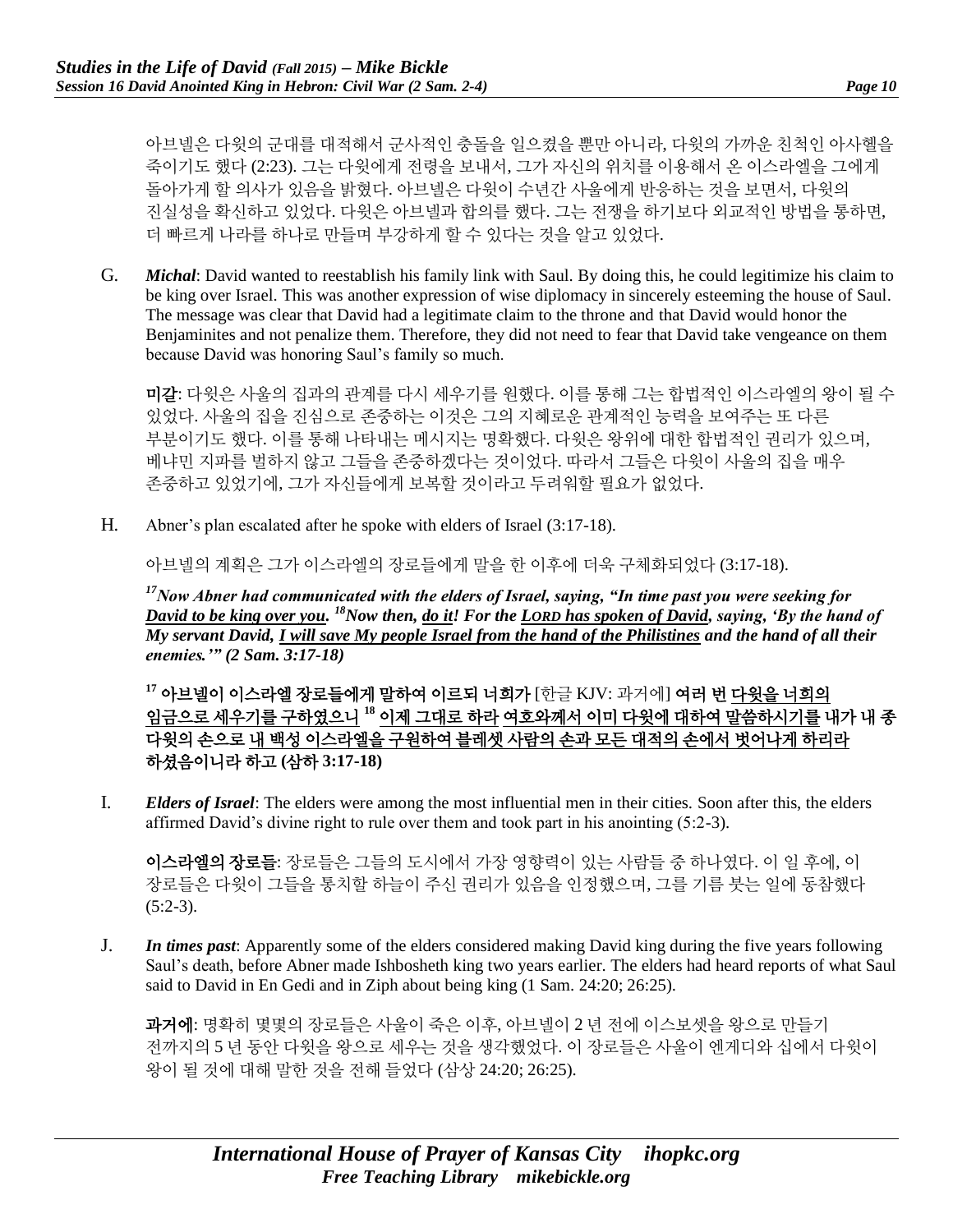K. Abner as the most influential Benjamite set a plan in motion to make David king over all Israel (3:19-21). This involved transferring the power of the national government and military to David.

베냐민 지파에서 가장 영향력이 강했던 아브넬은 다윗을 온 이스라엘의 왕으로 세우는 일을 시작했다 (3:19-21). 이 일에는 나라의 통치와 군사력을 다윗에게 이전하는 일이 필요했다.

*<sup>19</sup>Abner also spoke in the hearing of Benjamin. Then Abner also went to speak in the hearing of David in Hebron all that seemed good to Israel and the whole house of Benjamin. <sup>20</sup>So Abner and twenty men with him came to David at Hebron. And David made a feast for Abner and the men who were with him. <sup>21</sup>Then Abner said to David, "I will arise and go, and gather all Israel to my lord the king, that they may make a covenant with you, and that you may reign over all that your heart desires." So David sent Abner away, and he went in peace. (2 Sam. 3:19-21)*

**<sup>19</sup>** 아브넬이 또 베냐민 사람의 귀에 말하고 아브넬이 이스라엘과 베냐민의 온 집이 선하게 여기는 모든 것을 다윗의 귀에 말하려고 헤브론으로 가니라 **<sup>20</sup>** 아브넬이 부하 이십 명과 더불어 헤브론에 이르러 다윗에게 나아가니 다윗이 아브넬과 그와 함께 한 사람을 위하여 잔치를 배설하였더라 **<sup>21</sup>** 아브넬이 다윗에게 말하되 내가 일어나 가서 온 이스라엘 무리를 내 주 왕의 앞에 모아 더불어 언약을 맺게 하고 마음에 원하시는 대로 모든 것을 다스리시게 하리이다 하니 이에 다윗이 아브넬을 보내매 그가 평안히 가니라 **(**삼하 **3:19-21)**

L. *Benjamin*: Abner held a special meeting with the leaders of the tribe of Benjamin. Their acceptance of David was essential because it necessitated them rejecting Ishbosheth, a fellow Benjaminite.

베냐민: 아브넬은 베냐민 지파의 지도자들과 특별한 만남을 가졌다. 그들이 다윗을 받아들이는 것은 필수적인 일이었는데, 왜냐면 이 일은 그들의 동료 베냐민 지파인 이스보셋을 부인하는 일이었기 때문이다.

M. *Feast:* David treated Abner and his company as honored guests at the royal residence.

잔치: 다윗은 아브넬과 그와 함께 온 사람들을 왕의 처소에서 귀한 손님으로 대접했다.

### **X. JOAB MURDERED ABNER (2 SAM. 3:22-27)** 요압이 아브넬을 죽이다 **(**삼하 **3:22-27)**

A. After David finished his meeting, Joab returned from a raid resulting in much plunder (3:22-25). He was furious with David when he heard that David was planning on a partnership with Abner. Joab hated Abner for killing his brother (2:23) and was probably threatened by the likely chance that Abner as an experienced military leader would take his role as David's top leader of the army.

다윗이 아브넬을 만난 이후, 요압은 적을 습격한 이후 많은 탈취물을 가지고 돌아오는 길이었다 (3:22-25). 그는 다윗이 아브넬과 협력하려 한다는 것을 들었을 때 분노했다. 요압은 아브넬이 자신의 형제를 죽인 것으로 인해 그를 미워하고 있었으며 (2:23), 아브넬이 아주 경험이 많은 군 지도자였기에 다윗의 군대에서의 자신의 자리를 대신할 지도 모른다는 생각에 아마 위협을 느꼈을 것이다.

*<sup>22</sup>At that moment…Joab came from a raid and brought much spoil with them. But Abner was not with David in Hebron, for he had sent him away…<sup>24</sup>Joab came to the king and said, "What have you done? Look, Abner came to you; why is it that you sent him away…? <sup>25</sup>Surely you realize that Abner…came to deceive you, to know…all that you are doing." (2 Sam. 3:22-25)*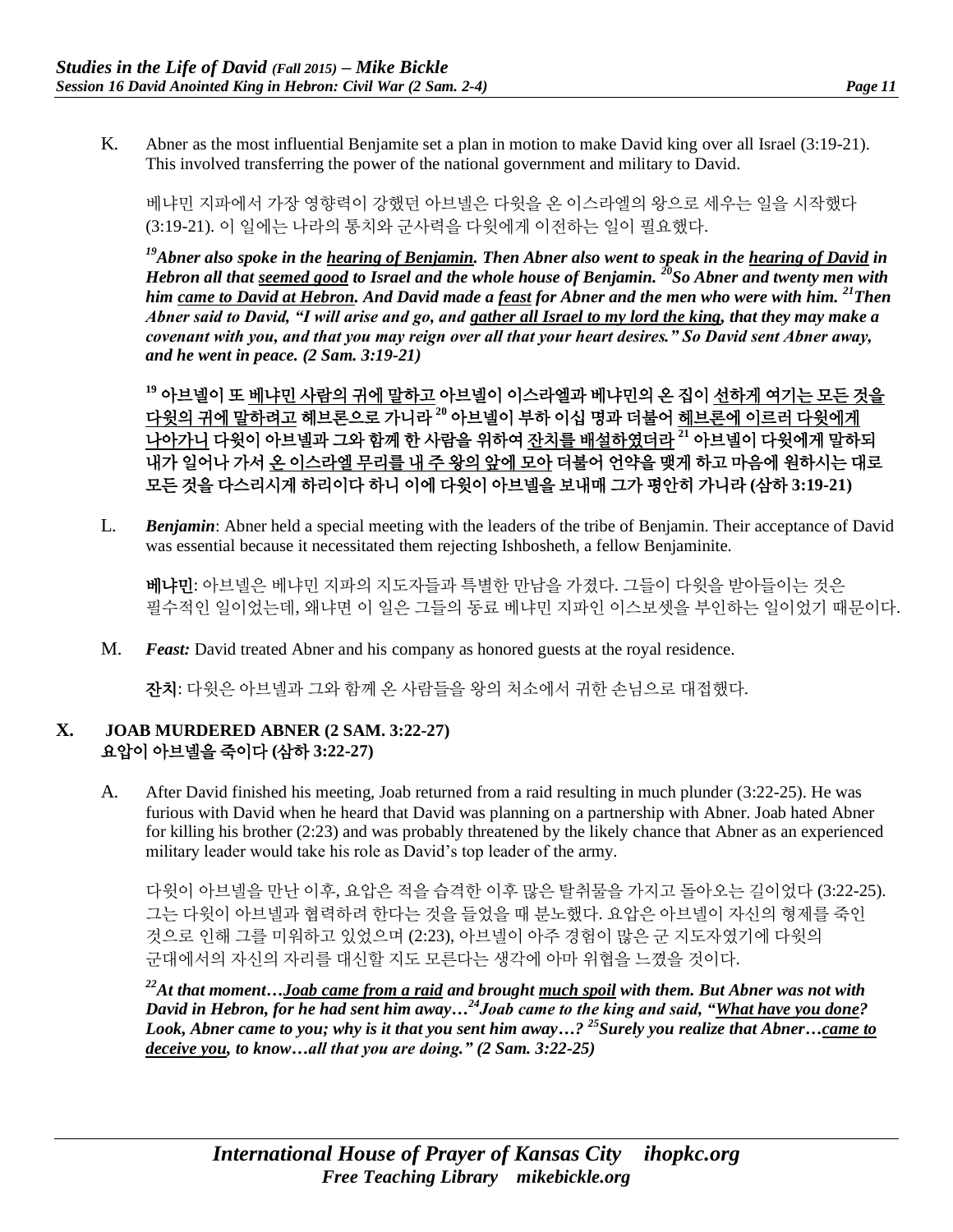**<sup>22</sup>** 다윗의 신복들과 요압이 적군을 치고 크게 노략한 물건을 가지고 돌아오니 아브넬은 이미 보냄을 받아 평안히 갔고 다윗과 함께 헤브론에 있지 아니한 때라 **… <sup>24</sup>** 요압이 왕에게 나아가 이르되 어찌 하심이니이까 아브넬이 왕에게 나아왔거늘 어찌하여 그를 보내 잘 가게 하셨나이까 **<sup>25</sup>** 왕도 아시려니와 넬의 아들 아브넬이 온 것은 왕을 속임이라 그가 왕이 출입하는 것을 알고 왕이 모든 것을 알려 함이니이다 하고 **(**삼하 **3:22-25)**

B. Joab murdered Abner (3:26-27). Joab could not see the big picture of God's purpose and the blessing on the whole nation that would result from unity with David and Abner.

요압은 아브넬을 살해했다 (3:26-27). 요압은 하나님의 계획의 큰 그림을 보지 못했으며, 다윗과 아브넬이 연합함으로 나라 전체에 부어질 축복을 이해하지 못했다.

*<sup>26</sup>…Joab…sent messengers after Abner, who brought him back…But David did not know it. <sup>27</sup>Now when Abner had returned to Hebron, Joab took him aside…to speak with him privately, and there stabbed him…so that he died for the blood of Asahel his brother. (2 Sam. 3:26-27)*

**<sup>26</sup>** 이에 요압이 다윗에게서 나와 전령들을 보내 아브넬을 쫓아가게 하였더니 시라 우물 가에서 그를 데리고 돌아왔으나 다윗은 알지 못하였더라 **<sup>27</sup>** 아브넬이 헤브론으로 돌아오매 요압이 더불어 조용히 말하려는 듯이 그를 데리고 성문 안으로 들어가 거기서 배를 찔러 죽이니 이는 자기의 동생 아사헬의 피로 말미암음이더라 **(**삼하 **3:26-27)**

### **XI. DAVID SHOWED HIS INNOCENCE RELATED TO ABNER'S DEATH (2 SAM. 3:28-39)** 다윗이 아브넬의 죽음에 대해 결백함을 보임 **(**삼하 **3:28-39)**

A. David was grieved by the murder of Abner (3:28-39). He distanced himself from Joab's great sin. David publicly stood against what Joab did, boldly making known that he had no part in it. David required all who participated in Abner's murder to publicly show their sorrow over Abner's death.

다윗은 아브넬이 살해당한 것으로 인해 슬퍼했다 (3:28-39). 그는 요압의 큰 죄로부터 거리를 두었다. 다윗은 요압이 한 일을 공개적으로 대적했으며, 자신이 이와 아무런 연관이 없음을 담대하게 밝혔다. 다윗은 아브넬을 살해하는 데에 참여한 모든 이들이 아브넬의 죽음에 대해 공개적으로 애도할 것을 요구했다.

*<sup>28</sup>Afterward, when David heard it, he said, "My kingdom and I are guiltless before the LORD forever of the blood of Abner…<sup>29</sup>Let it rest on the head of Joab and on all his father's house…" <sup>31</sup>David said to Joab and to all the people who were with him, "Tear your clothes, gird yourselves with sackcloth, and mourn for Abner…" <sup>32</sup>So they buried Abner in Hebron; and the king lifted up his voice and wept at the grave of Abner, and all the people wept. (2 Sam. 3:28-32)*

**<sup>28</sup>** 그 후에 다윗이 듣고 이르되 넬의 아들 아브넬의 피에 대하여 나와 내 나라는 여호와 앞에 영원히 무죄하니 **<sup>29</sup>** 그 죄가 요압의 머리와 그의 아버지의 온 집으로 돌아갈지어다 **… <sup>31</sup>** 다윗이 요압과 및 자기와 함께 있는 모든 백성에게 이르되 너희는 옷을 찢고 굵은 베를 띠고 아브넬 앞에서 애도하라 하니라 **… <sup>32</sup>** 아브넬을 헤브론에 장사하고 아브넬의 무덤에서 왕이 소리를 높여 울고 백성도 (한글 KJV: 모든 백성이) 다 우니라 **(**삼하 **3:28-32)**